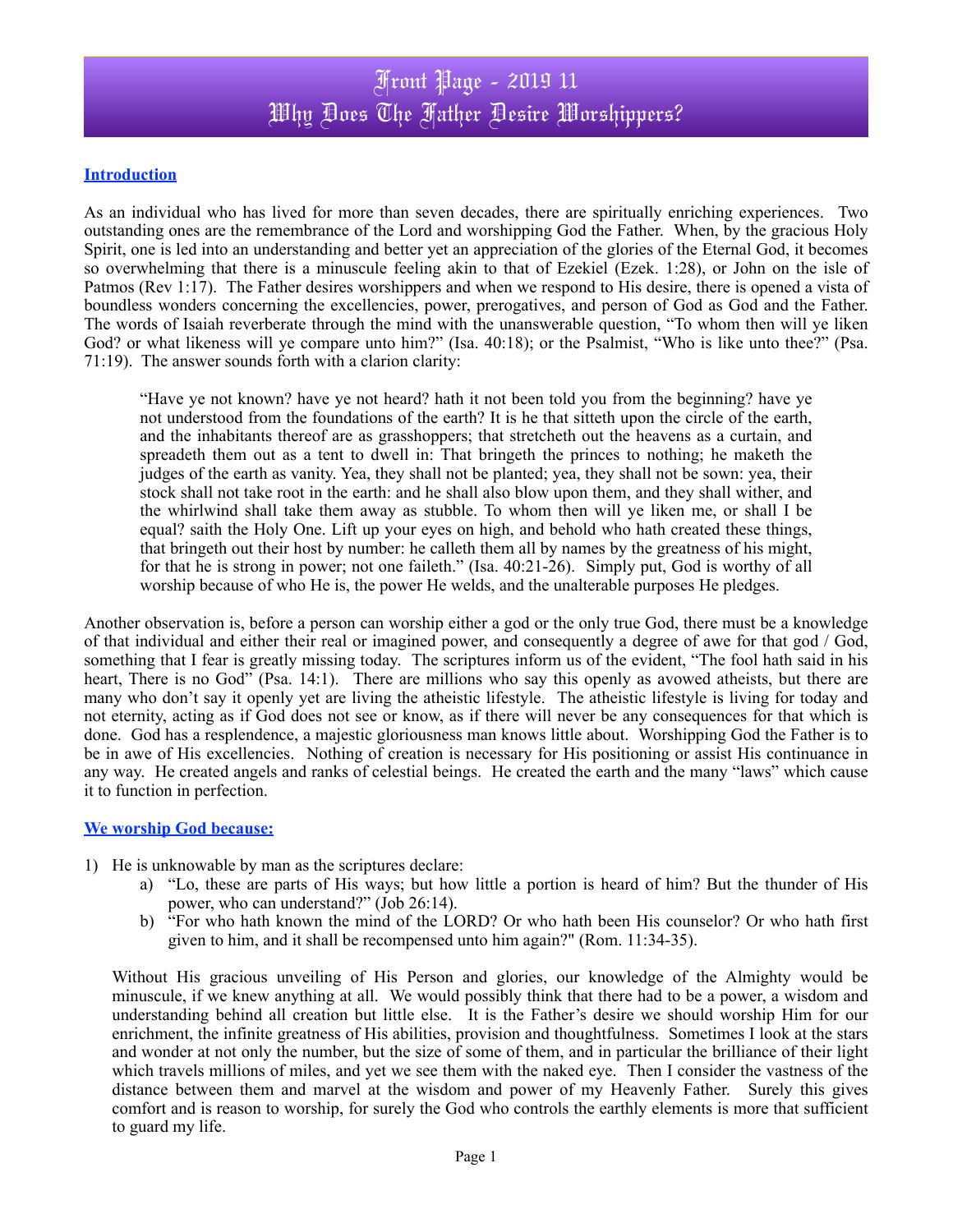# Front Page - 2019 11 Why Does The Father Desire Worshippers?

- 2) We worship the Father, because he desires it.
	- a) The word "seeketh" (Jn. 4:23) is the same word as is used for Mary and Joseph when they sought the Lord (Lk. 2:45, 48); Zacchaeus when he wanted to see the Lord (Lk. 19:3); and Pilate when he wanted to release the Lord (Jn. 19:12). This not a casual, shrug of the shoulders seeking, it is an earnest longing. This is the longing the Father seeks to find from the heart of man.
- 3) Of His self-sufficiency
	- a) God is all sufficient and needs nothing, yet He does seek worshippers. Why does God seek such? We understand and are assured that God does not seek worshippers to boost His ego or have a "look at me" attitude. He is not a narcissist God who needs to be respected and held in awe for having the characteristics of depraved humanity, that is, His own imagined enhanced exaltation. God needs nothing and no one for He is all sufficient. He is not enriched by the worship of the individual for the individual is only able to worship because the Holy Spirit has enlightened the individual as to the wonder of God or the blessings of God. The worshipping individual is in fellowship with God and as such acknowledges His glory.
- 4) He desires it, for it is pleasing to him
	- a) He seeks man personally, and of their own volition, to be desirous of pleasing God. It is as it were, such an individual is giving God a gift that they are sure He would be delighted with and they are enriched by. In worshipping God the individual receives a greater appreciation of God, His values, and virtues.
- 5) He is a jealous God (Ex. 34:14).
	- a) To understand God being jealous, perhaps an illustration will help. A young man is very much in love with a young lady whom he has been courting for considerable time. Then along comes another fellow who seeks to woo her. The young man is not interested in sharing her, he wants her all to himself. Over the time they have been together he has shown his love by countless little gifts, delightful romantic dinners, and now that an intruder has come along, he being jealous of her will "fight" for her affections exclusively. God had shown to Israel his abundant kindnesses in that He had redeemed them by blood, delivered them by power, had the words of law spoken unto them, then had it written with the finger of God on tables of stone which Moses broke, and then written again by God. The people were very aware that they belonged to God and since it was a suzerain covenant, as one made in those ancient days between a superior and inferior, it was their obligation to love the Lord their God with all their heart and mind. They were not to have "spiritual" association with any other gods nor be in fellowship with any of their worshippers. God wants full unreserved devotion and conformity to Himself. Therefore, He says, "Thou shalt worship no other God: for the LORD, Whose name is Jealous, is a jealous God".
	- b) Those who are saved are like Israel, for we also (but on a higher level) are redeemed by blood, delivered by power, and brought into a covenant relationship where God says, "I will put my my laws into their hearts" (Heb. 10:16); "I will put my laws into their mind" (Heb. 8:10). God did not say "options" or "if it is agreeable to you". It is our obligation to worship God by the fulness of unrestricted and undivided love. This is the truth of Romans 12:1-2, "I beseech you therefore, brethren, by the mercies of God, that ye present your bodies a living sacrifice, holy, acceptable unto God, which is your reasonable service. And be not conformed to this world: but be ye transformed by the renewing of your mind, that ye may prove what is that good, and acceptable, and perfect, will of God."
- 6) For His bountiful provision (Deut. 26:10)
	- a) The worshipping of God in this passage is very much that of an individual showing gratitude as he recounts the history of his people, going back to Jacob going down into Egypt and the numerous blessings of God on Israel (Deut. 26:1-60). Being enslaved by Pharaoh they cried unto the Lord and